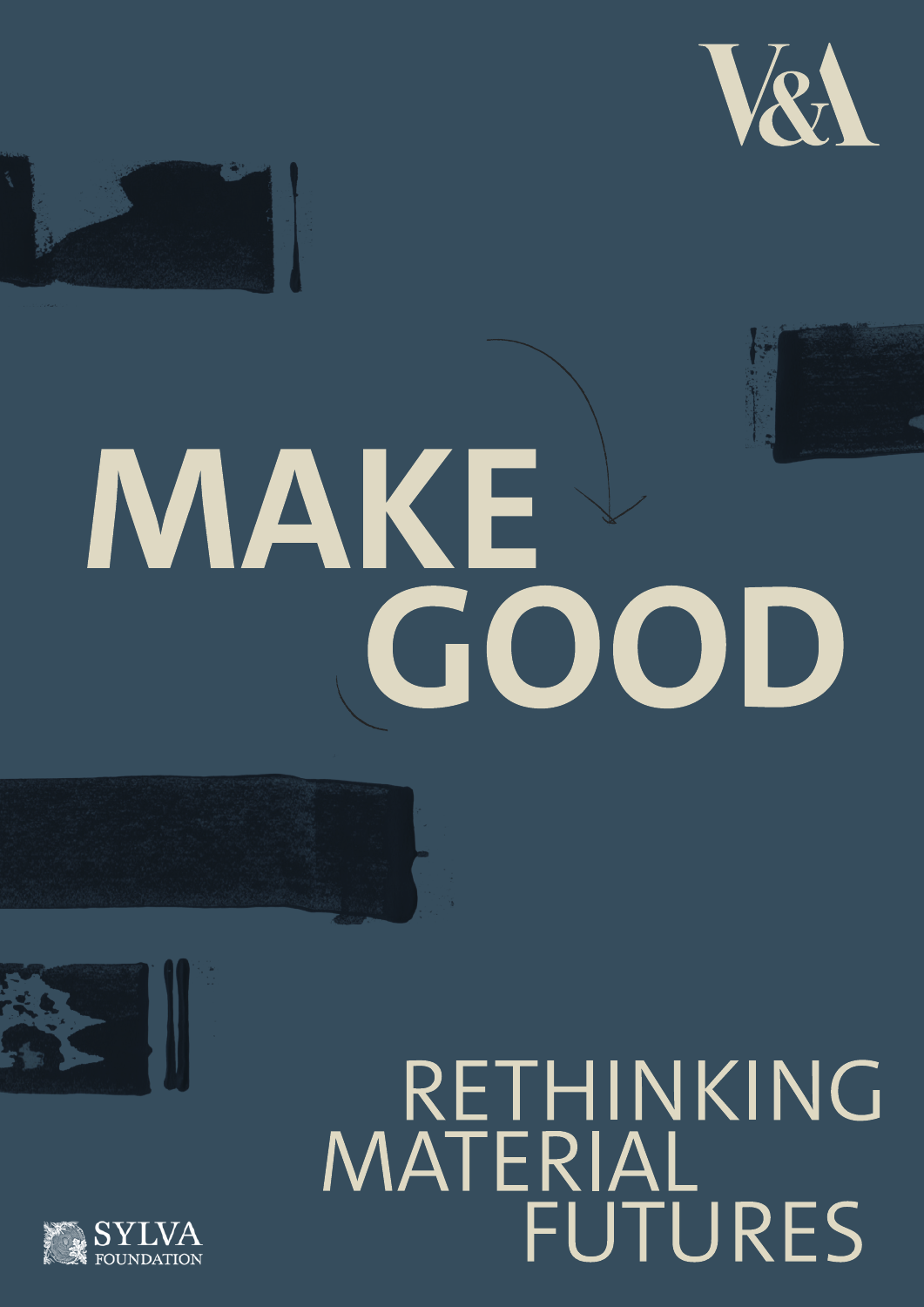# **Call for applications to the Field Notes summer school**

**15–19 August 2022 5–9 September 2022** 





*Field Notes* is a collaboration between the *Make Good: Rethinking Material Futures* programme (supported by John Makepeace OBE) at the V&A and Sylva Foundation. Together they are hosting a summer school inviting creative practitioners with an interest in wood as a material, and forests and woodlands as a place for learning and growing, to take part. The summer school takes place in person at Sylva Foundation's Wood School in Oxfordshire in the frst week of September. This will be preceded by a number of talks, seminars and mentoring sessions running online 15–19 August. There will also be further mentoring sessions after the week-long summer school to prepare the work for display. The results of the *Field Notes* project will be presented in a display in the Furniture Gallery at the V&A in London in autumn 2022.



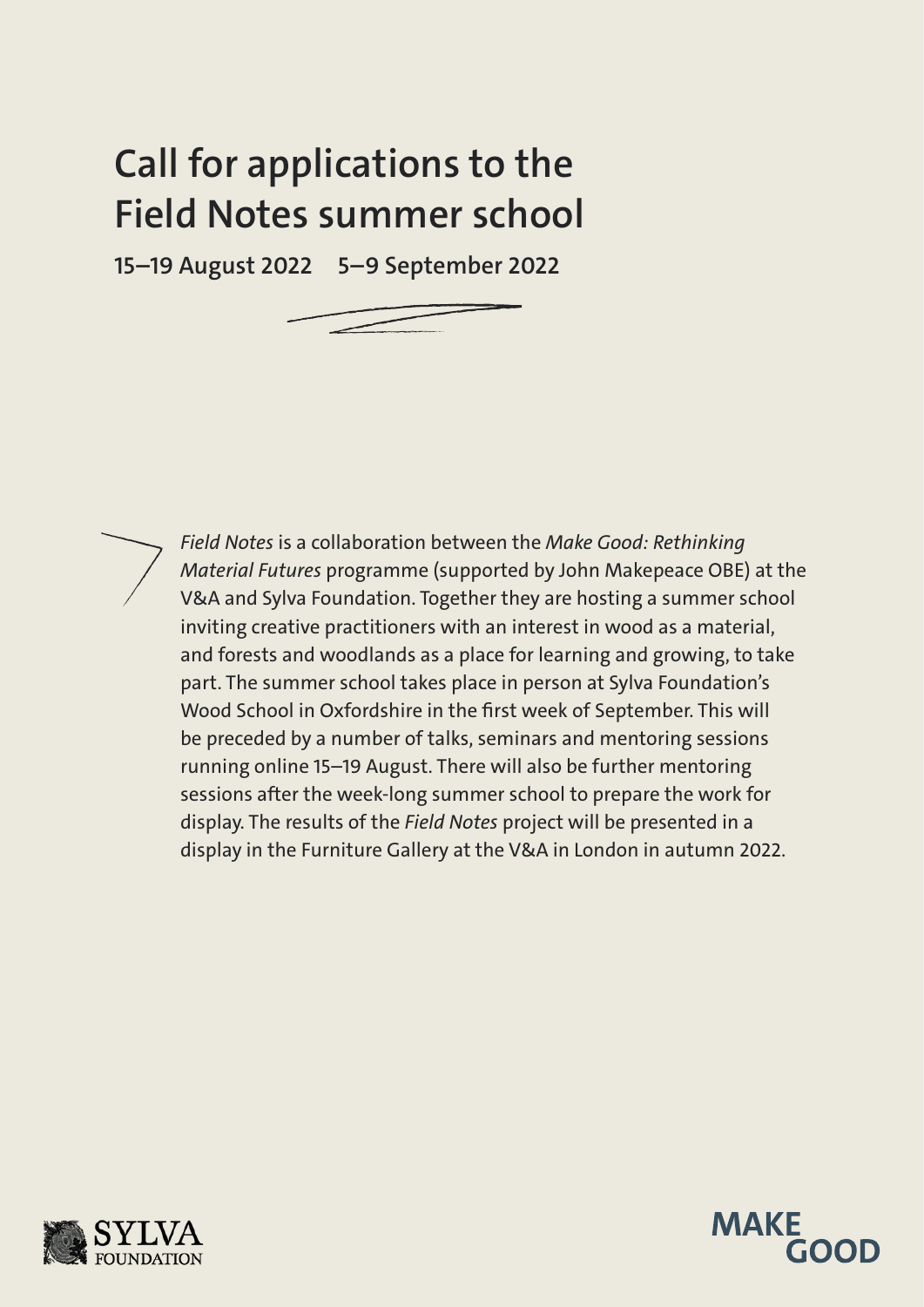# **Project Brief**

*Field Notes* will explore how diversity in all its forms is essential when searching for sustainable ways of making in wood. The project will explore a plurality of approaches and solutions shaped and informed by the diversity of people's diferent experiences to fnd broad resonances and applications in wider society. As such, this iteration of *Make Good: Rethinking Material Futures* connects with the wider ambition of the ten-year programme to make knowledge around sustainable forestry more widely accessible to practitioners of design. The summer school is searching for prompts and questions that can create a collection of *Field Notes* exploring:

What it means on both a personal and societal level to make with local, natural materials?

What might sustainable systems for sourcing and making locally look like?

What environmental, socio-economic and political structures need to be considered?

Who are these structures useful to, who do they beneft and how can they be transformed?

How can cross-disciplinary collaboration support sustainable practices?

The outcome of the project will be an object or series of objects made from underutilised, home-grown timber and other natural materials, sourced locally on site. The process of making these pieces will refect some of the questions above and will be further contextualised with refections on the summer-school in the form of imagery, spoken or written word, flm or performance.



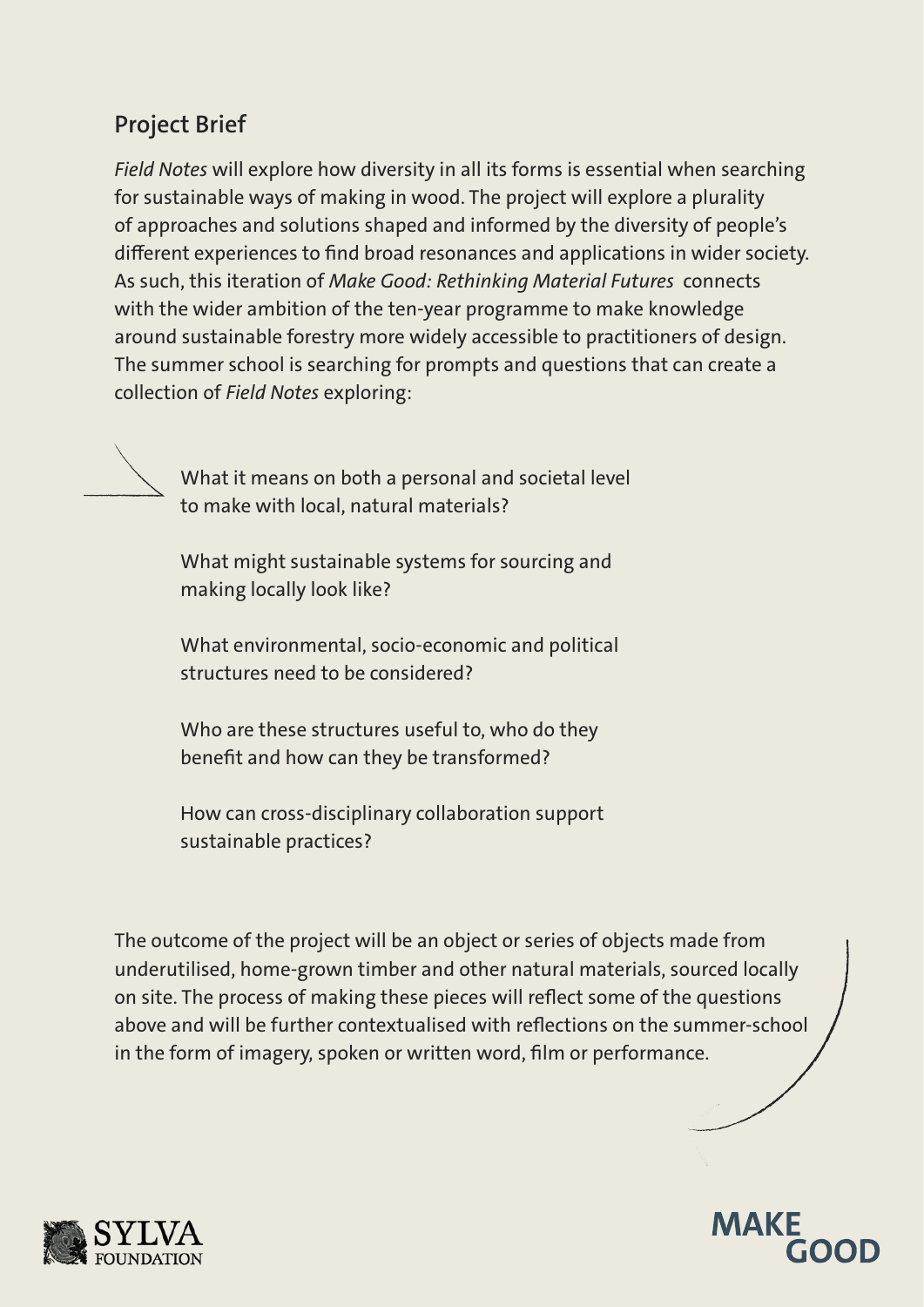### **Who can apply to take part?**

The *Field Notes* summer school is open to anyone over the age of 18 with an interest in making. As the Wood School at Sylva Foundation is equipped with industry-standard woodworking tools this is a great environment for people to further develop professional making skills. Some prior experience of using woodworking tools would be a beneft to participants. There are eight places available for makers wishing to explore making in wood. This is an opportunity suitable for students, recent graduates, or early-career practitioners.



There are a further four places for embedded observers, to learn from and capture the programme in some format other than making in wood, for example through writing, sketching, podcast making, flm making, or photography. This is an opportunity suitable for students, recent graduates, or early-career practitioners. Mentors will be available to all participants, to help realise the diferent projects.

At the V&A and Sylva Foundation we strive to ensure that opportunities to work and develop are open to all. We treat all applications equally, regardless of age, disability, gender identity or gender expression, race, ethnicity, religion or belief, sexual orientation, or any other equality characteristic. We encourage people from all sections of our community to apply and especially encourage disabled, Black, Asian and Minority Ethnic, female and LGBTQ+ applicants, as they are currently under-represented in the felds of forestry and making in wood.



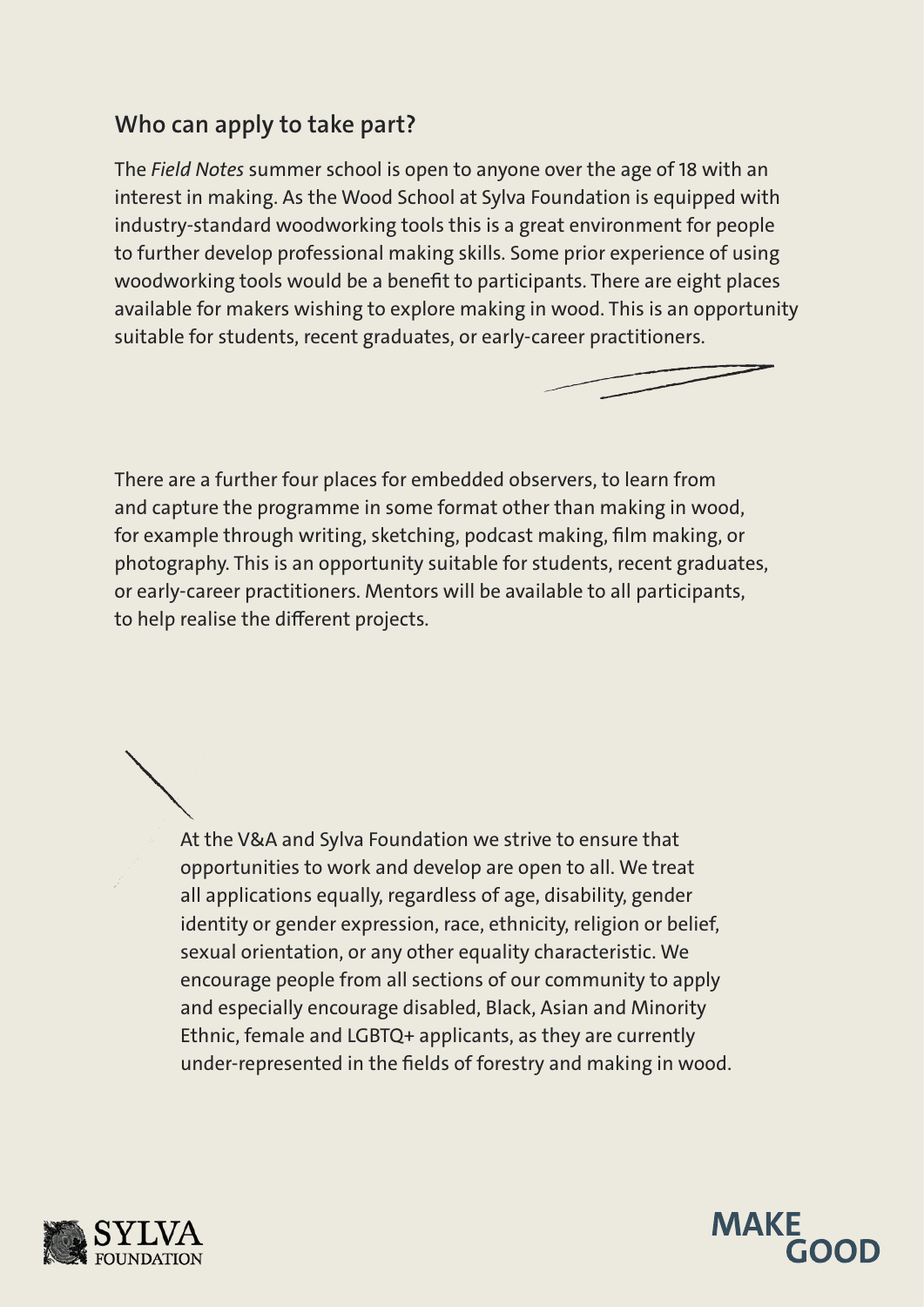# **Stipend and agreements**

Each participant will receive a £1000 stipend to take part in the summer school and produce work for *Field Notes*.

Each participant will be asked to sign an agreement that they are committing to completing the programme and submit completed work on time for the display.

Food and accommodation is paid for during the week at Sylva Foundation's Wood School, as are materials and tools for making in wood. Other materials and equipment will be discussed on a case-by-case basis and we will endeavour to provide other tools and materials where possible.

Travel to Sylva Foundation's Wood School must be covered by each participant's stipend.

All work produced during the summer school will belong to the maker, but the work will remain on display at the V&A for a period of up to one year and will also exist on the V&A and Sylva Foundation websites in perpetuity.

Your personal details and data (name and email) will be controlled by Sylva Foundation and as part of this project will be shared with the V&A, for the sole purposes of reviewing your application.



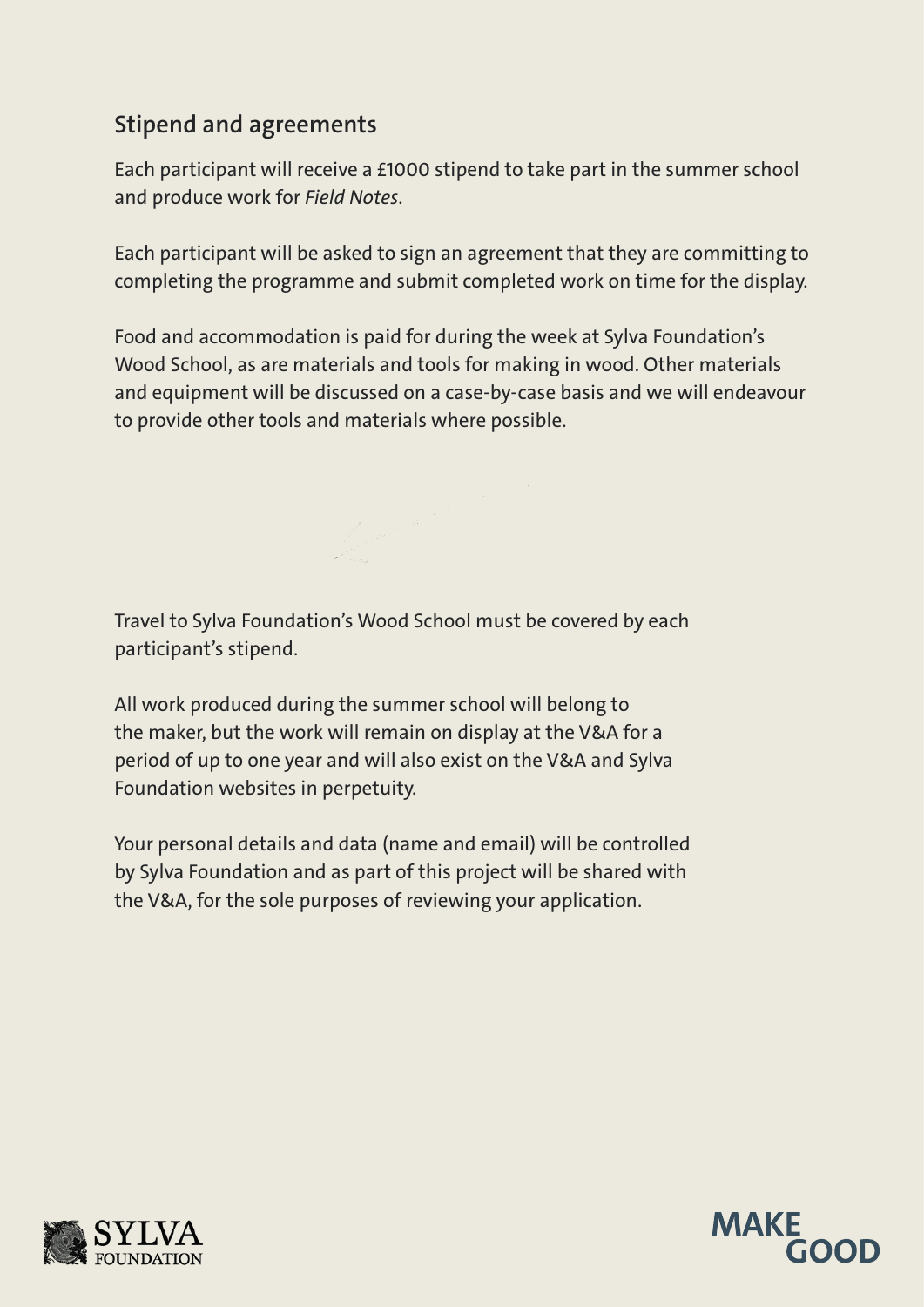## **How do you apply to take part?**

Please apply via this [Google form](https://forms.gle/aov7tBXzMg5QNEk49) before 23:59 BST on 11 July 2022. If you want to send any additional imagery to support the application please email [summerschool@sylva.org.uk](mailto:summerschool@sylva.org.uk).

In the Google form, we ask you to provide the following information:

Where can we fnd you? Full name, pronouns, country of residence, email address, telephone number, website or social media account associated with your practice (if any)

Who are you? Write a short introduction about yourself and your practice (max. 300 characters)

What do you want to achieve? Tell us why you are interested in this programme and what you would like to explore during the summer school (max. 550 characters)

If you are selected for the shortlist, what additional support might you need in order to take part in the online conversation on 15 July?



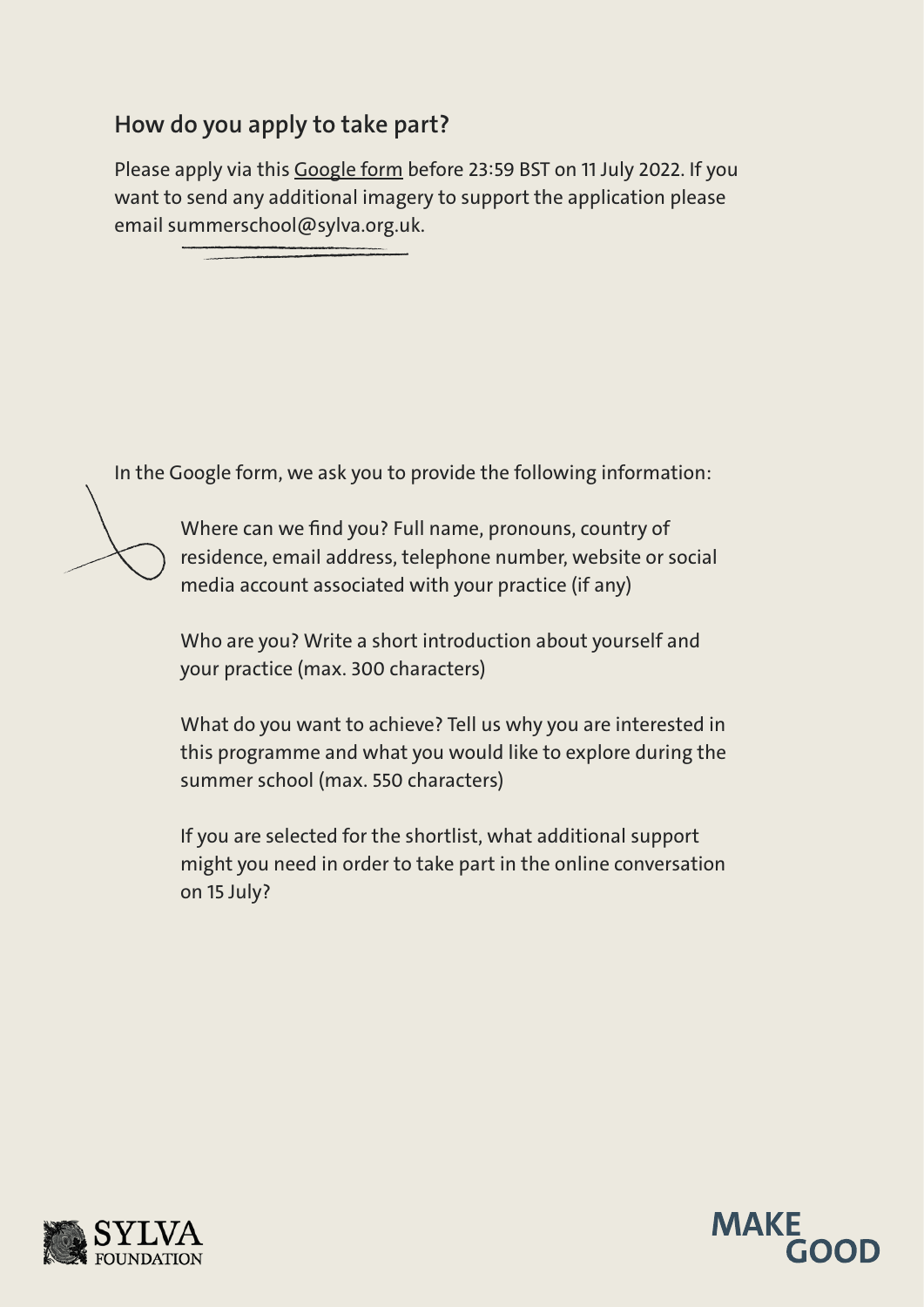### **Selection process**

A pre-selection of applications will be made by one staff member at Sylva Foundation's Wood School and one staff member at the V&A. A jury made up of Johanna Agerman Ross, V&A; Joe Bray, Sylva Foundation Wood School; and Huren Marsh, educator and designer; will select the twelve participants after an online conversation on 15 July. Each conversation will last for 15-20 minutes.

People selected to take part in the online conversation will be asked the following questions:

Tell us a little about yourself and your practice?

What is your interest in wood, forestry or forests and woodlands as a place for learning and growing?

What do you hope to learn through taking part in the *Field Notes* summer school?

Are you free to take part in the *Field Notes* summer school at the agreed dates?

Please describe any assistance you may require during the *Field Notes* summer school?



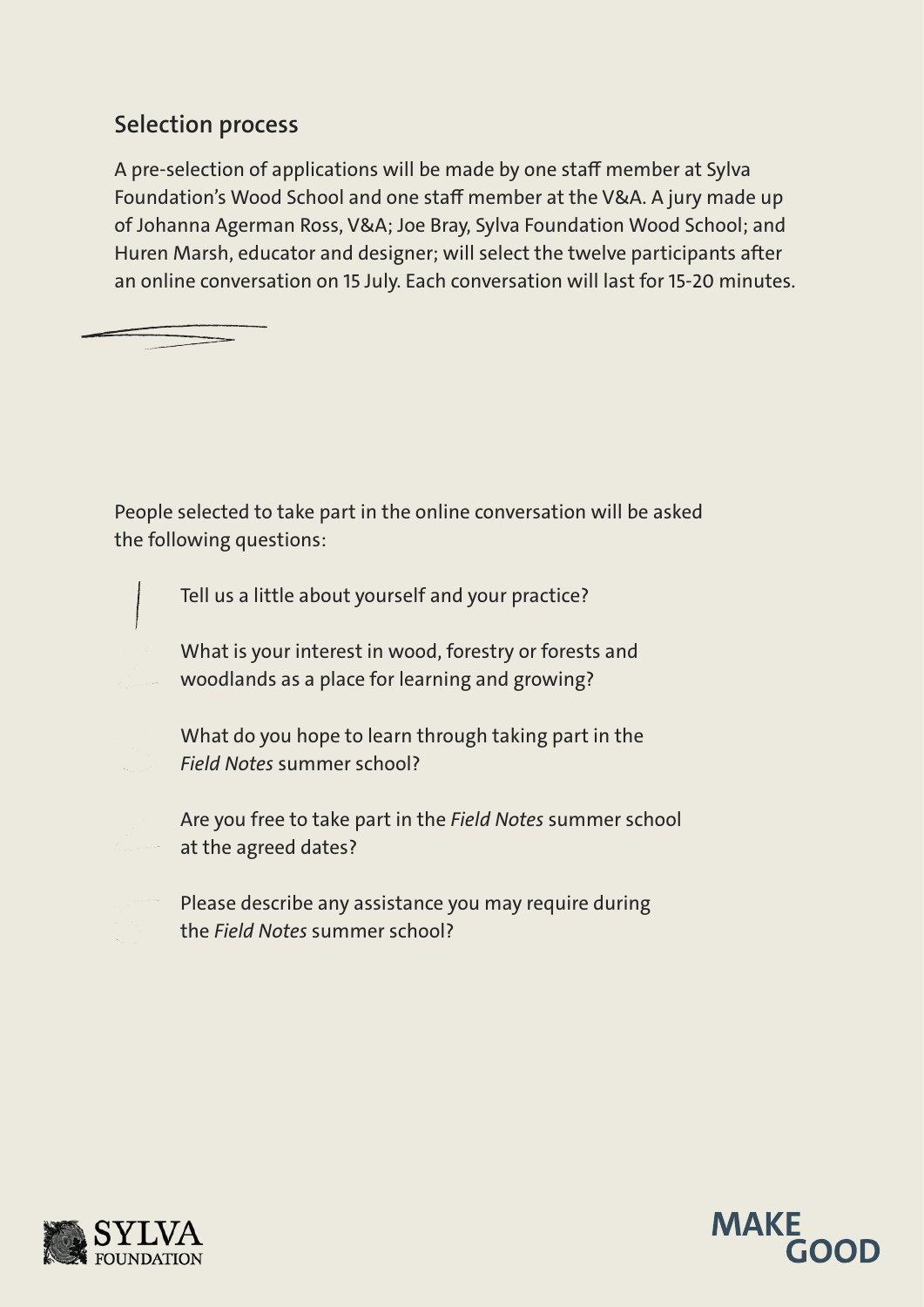## **What is Sylva Foundation?**

Sylva Foundation is an innovative environmental and forestry charity based in Oxfordshire. It envisages a wood culture where people understand and promote the good stewardship of woodlands and are mindful of their utility, while being conscious of their fragility.

The foundation believes that future society will recognise the creative and productive value of forest products which can be derived from growing wellmanaged forests, and at the same time enhance their wider benefts for people and for nature. This will help result in a halt in the loss of biodiversity, a reduction in climate change, and a human society that can sustain itself.



Sylva Foundation's Wood School was established to support a revival of Britain's wood culture through excellence in creativity and craftsmanship using home-grown timber.



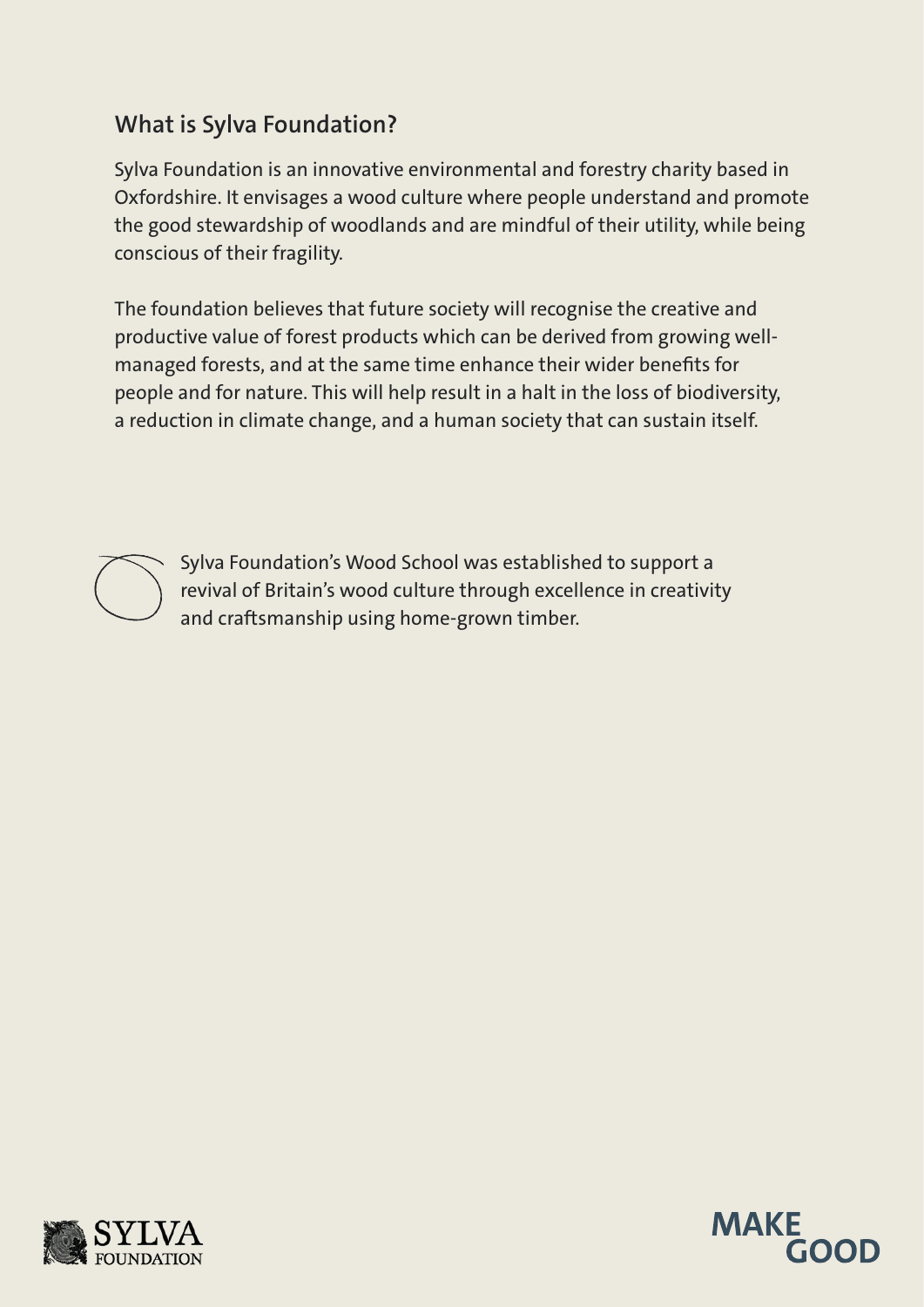### **What is** *Make Good: Rethinking Material Futures* **at the V&A?**

*Make Good: Rethinking Material Futures* is a ten-year initiative at the Victoria & Albert Museum supported by the designer and furniture maker John Makepeace OBE. It invites practitioners from diferent disciplines ranging from science, design, forestry and academia to share research, knowledge and skills. The programme encourages ideas of stewardship of natural resources and considers the responsibilities of timber-growers, designers and consumers towards the natural world in a time of climate crisis.

Speakers and mentors will include: Dana Melchar – senior furniture conservator, V&A Gabriel Hemery – CEO, Sylva Foundation Hattie Speed – founder of This Girl Makes Huren Marsh – designer and educator Johanna Agerman Ross – furniture and product design curator, V&A Joseph Bray – head of Wood School, Sylva Foundation Dr Lynn Jones – furniture designer and educator Mac Collins – designer and maker Playfool – design studio Sumitra Upham – head of public programmes, Crafts Council

\*more speakers and mentors to be confrmed



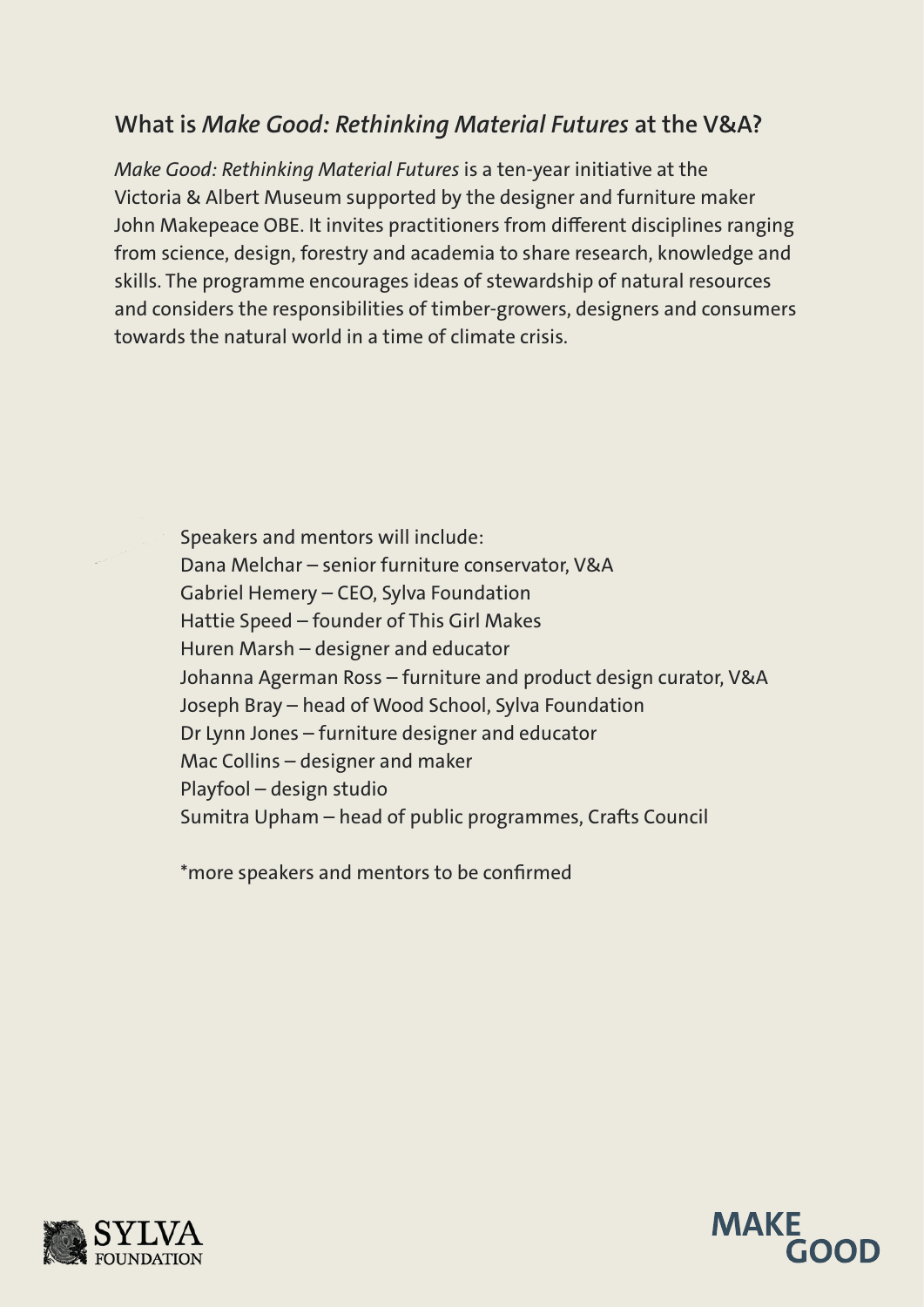**Timeline** for programme

| Middle of June                         | <b>Call for applications</b>                                                                                            |
|----------------------------------------|-------------------------------------------------------------------------------------------------------------------------|
| 11 July                                | Deadline for applications                                                                                               |
| 15 July                                | Conversations with a selected shortlist of<br>participants to take place (people will be notified<br>by 10am on 6 July) |
| 16 July                                | All applicants notified                                                                                                 |
| 15-18 August                           | Online symposiums and mentoring sessions<br>(2 hour sessions daily)                                                     |
| 19 August                              | Presentations of initial reactions to the brief in<br>two small groups (2 hour session)                                 |
| 5-9 September                          | One week-workshop with hands-on making at<br>Sylva Foundation, Oxfordshire                                              |
| Mid-September-<br><b>Early October</b> | Two mentoring sessions to develop display ideas<br>and Field Notes material                                             |
| <b>Early November</b>                  | Installation at the V&A                                                                                                 |

The call-out for applicants and the Google application form is managed by Sylva Foundation Wood School. If you have any questions about the call-out or the summer school, please email [summerschool@sylva.org.uk](mailto:summerschool@sylva.org.uk)